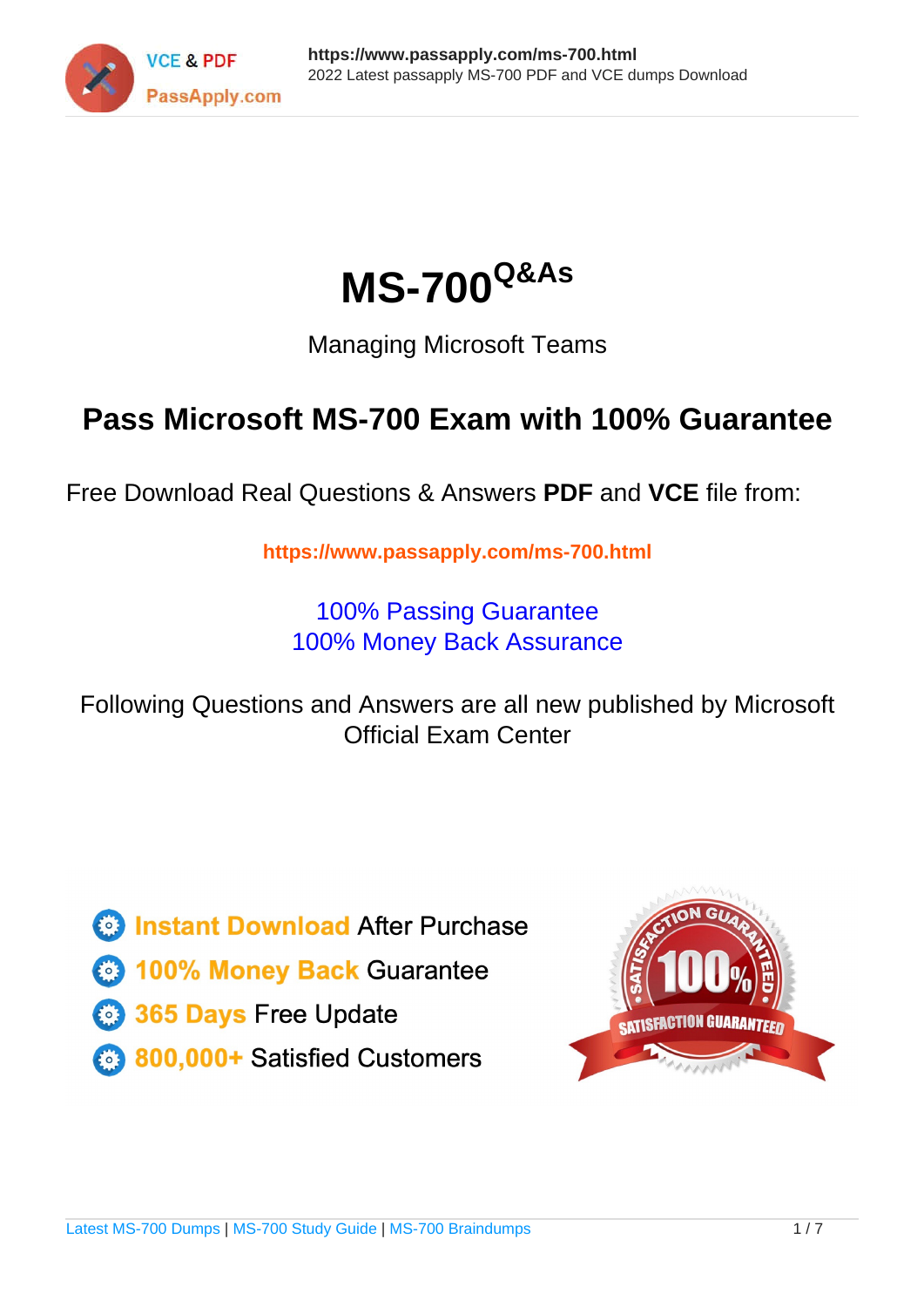

### **QUESTION 1**

Your company has a Microsoft 365 subscription that contains several teams.

The company\\'s security policy states that an administrator must be notified when a new team is created by using the Build a team from scratch option.

You need to configure the environment to meet the security policy requirement.

What should you do?

A. From the Security and Compliance admin center, create a supervision policy.

B. From the Security and Compliance admin center, create an alert policy.

C. From the Azure Active Directory admin center, create a protection notification.

D. From the Microsoft Teams admin center, modify the global teams policy.

#### Correct Answer: B

### **QUESTION 2**

DRAG DROP

Your company has a custom Microsoft Teams app named App1.

You need to deploy App1. The solution must ensure that App1 appears as the first item on the app bar of the Microsoft Teams client.

Which four actions should you perform in sequence? To answer, move the actions from the list of actions to the answer area and arrange them in the correct order.

Select and Place: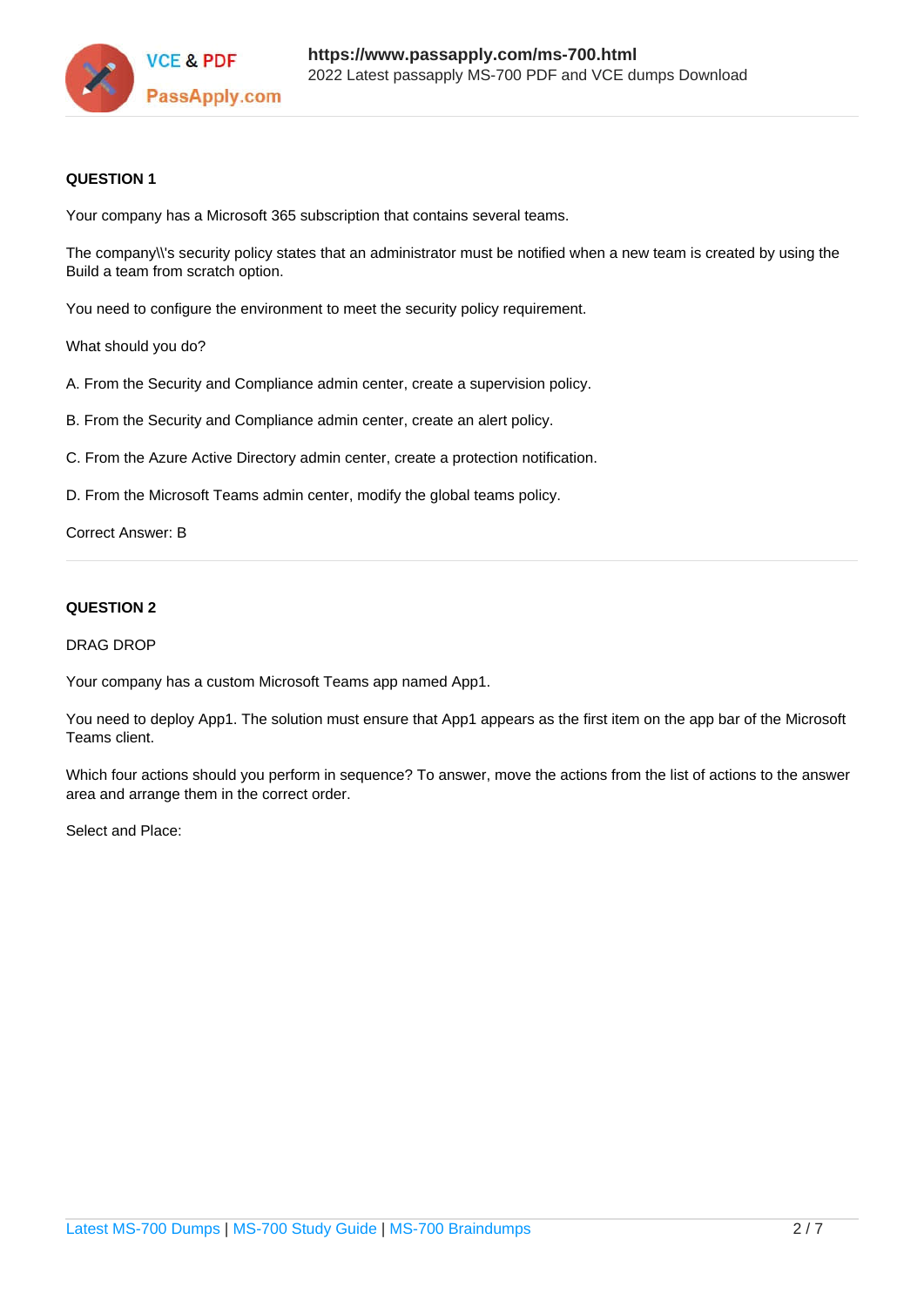

|                                                                                                                            | <b>Answer Area</b> |
|----------------------------------------------------------------------------------------------------------------------------|--------------------|
| <b>Actions</b>                                                                                                             |                    |
| From the Microsoft Teams client upload App1.                                                                               |                    |
| From the Microsoft Teams admin center, set Allow interaction<br>with custom apps to On.                                    |                    |
| From the Microsoft Teams admin center, modify the list of<br>pinned apps.                                                  |                    |
| From the app setup policy in the Microsoft Teams admin center,<br>add App1 as a pinned app.                                |                    |
| From the app permission policy in the Microsoft Teams admin<br>center set, the Microsoft apps setting to Allow all apps.   |                    |
| From the app permission policy in the Microsoft Teams admin<br>center, set the Third-party apps setting to Allow all apps. |                    |

### Correct Answer:

| <b>Answer Area</b>                                                                                                         |                                                                                                                                                                                                                                        |  |  |  |
|----------------------------------------------------------------------------------------------------------------------------|----------------------------------------------------------------------------------------------------------------------------------------------------------------------------------------------------------------------------------------|--|--|--|
| <b>Actions</b>                                                                                                             |                                                                                                                                                                                                                                        |  |  |  |
|                                                                                                                            | From the Microsoft Teams admin center set Allow interaction<br>with custom apps to On.<br>From the Microsoft Teams client, upload App1.<br>From the app setup policy in the Microsoft Teams admin center,<br>add App1 as a pinned app. |  |  |  |
|                                                                                                                            | From the Microsoft Teams admin center, modify the list of<br>pinned apps.                                                                                                                                                              |  |  |  |
| From the app permission policy in the Microsoft Teams admin<br>center set the Microsoft apps setting to Allow all apps.    |                                                                                                                                                                                                                                        |  |  |  |
| From the app permission policy in the Microsoft Teams admin<br>center, set the Third-party apps setting to Allow all apps. |                                                                                                                                                                                                                                        |  |  |  |

Reference: https://docs.microsoft.com/en-us/microsoftteams/teams-custom-app-policies-and-settings

## **QUESTION 3**

### HOTSPOT

You open the Microsoft Call Quality Dashboard as shown in the following exhibit.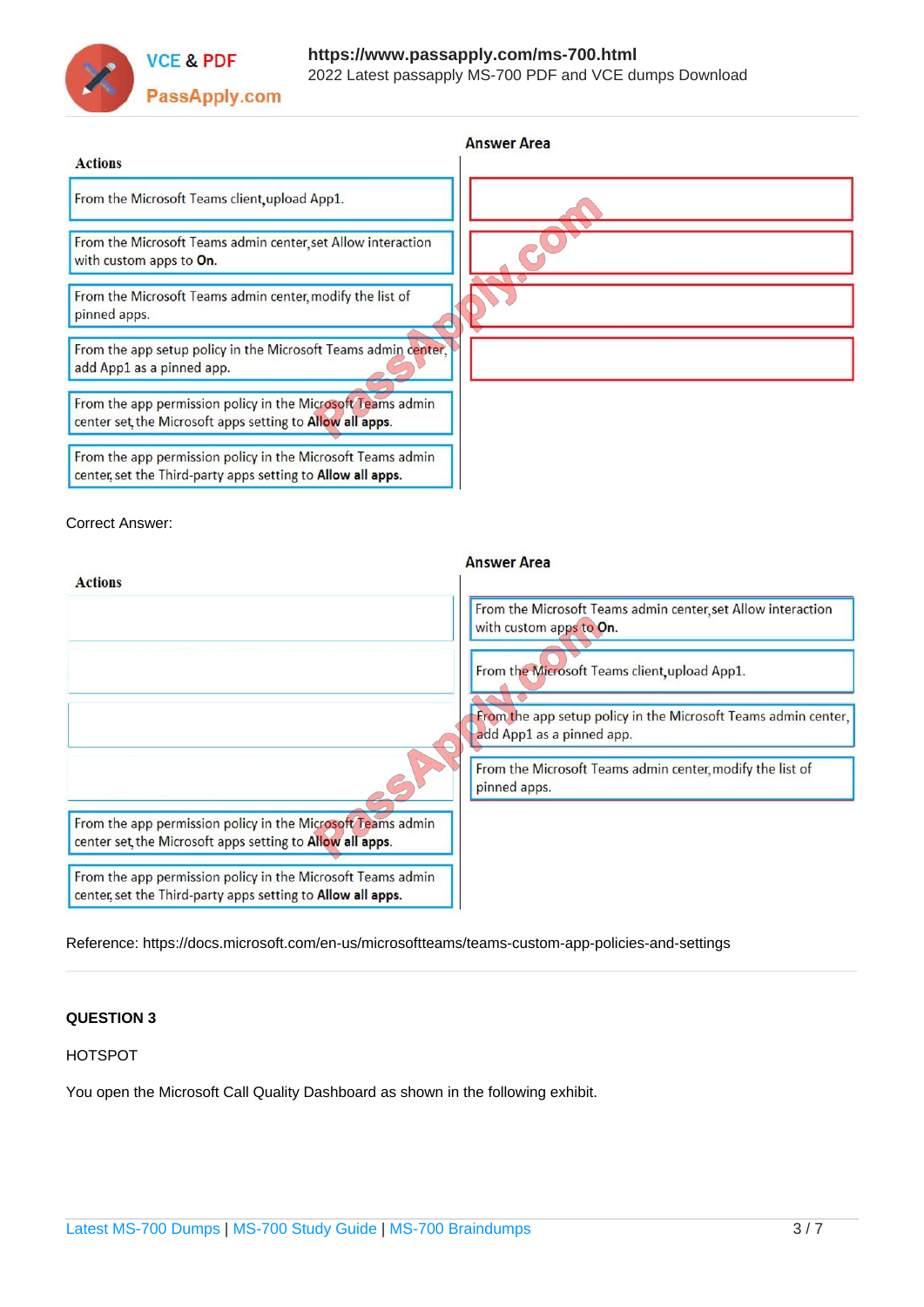

## **All Audio Streams**

This Report shows the monthly audio streams count, and poor ration for the last 7 months. There are no filters applied so the data reflects all the call data that was captured by the Service. Audio calls made over wireless and external networks can cause poor call rates to go up,



Use the drop-down menus to select the answer choice that completes each statement based on the information presented in the graphic. NOTE: Each correct selection is worth one point.

Hot Area:

# **Answer Area**



Correct Answer: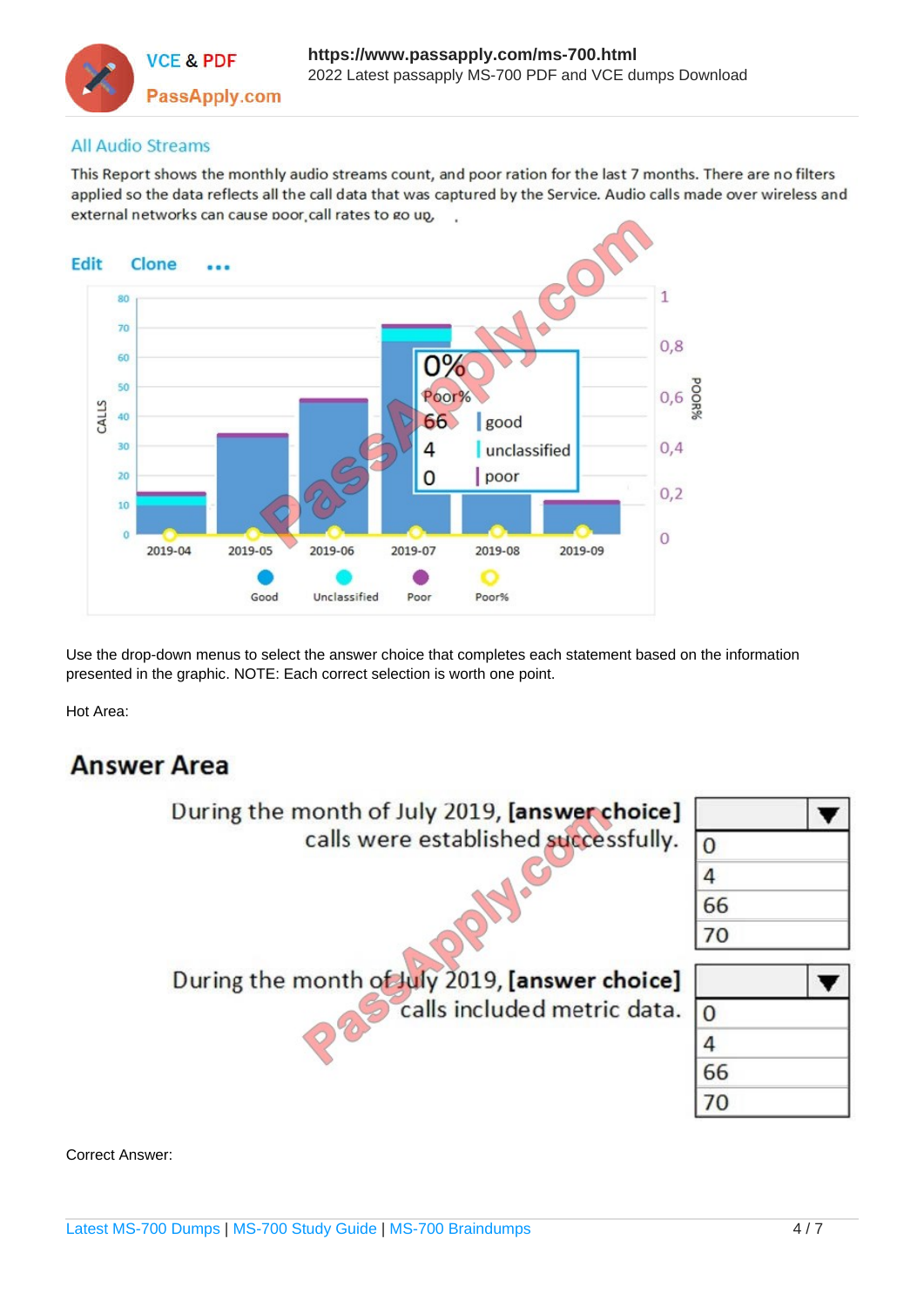

# **Answer Area**

| During the month of July 2019, [answer choice]                                |    |  |
|-------------------------------------------------------------------------------|----|--|
| calls were established successfully.                                          |    |  |
|                                                                               |    |  |
|                                                                               | 66 |  |
|                                                                               |    |  |
| During the month of July 2019, [answer choice]<br>calls included metric data. |    |  |
|                                                                               |    |  |
|                                                                               |    |  |
|                                                                               | 66 |  |
|                                                                               |    |  |

### **QUESTION 4**

Your company has a Microsoft 365 E5 subscription.

The company uses Microsoft Skype for Business Online and plans to upgrade to Microsoft Teams.

The network contains the following devices:

100 computers that run Windows 10

50 Android devices

50 iPhone devices

All the devices have the Skype for Business app installed.

You need to deploy Microsoft Teams to all the devices.

What should you do?

A. From the Microsoft Teams admin center, set Download the Teams app in the background for Skype for Business users to On.

B. Create a Group Policy Object (GPO) that contains an app package, and then link the GPO.

C. From the Microsoft Teams admin center, create an app setup policy that includes the Microsoft Teams app, and then assign the policy to all users.

D. From the Microsoft Intune, push Microsoft Teams to all the devices.

Correct Answer: A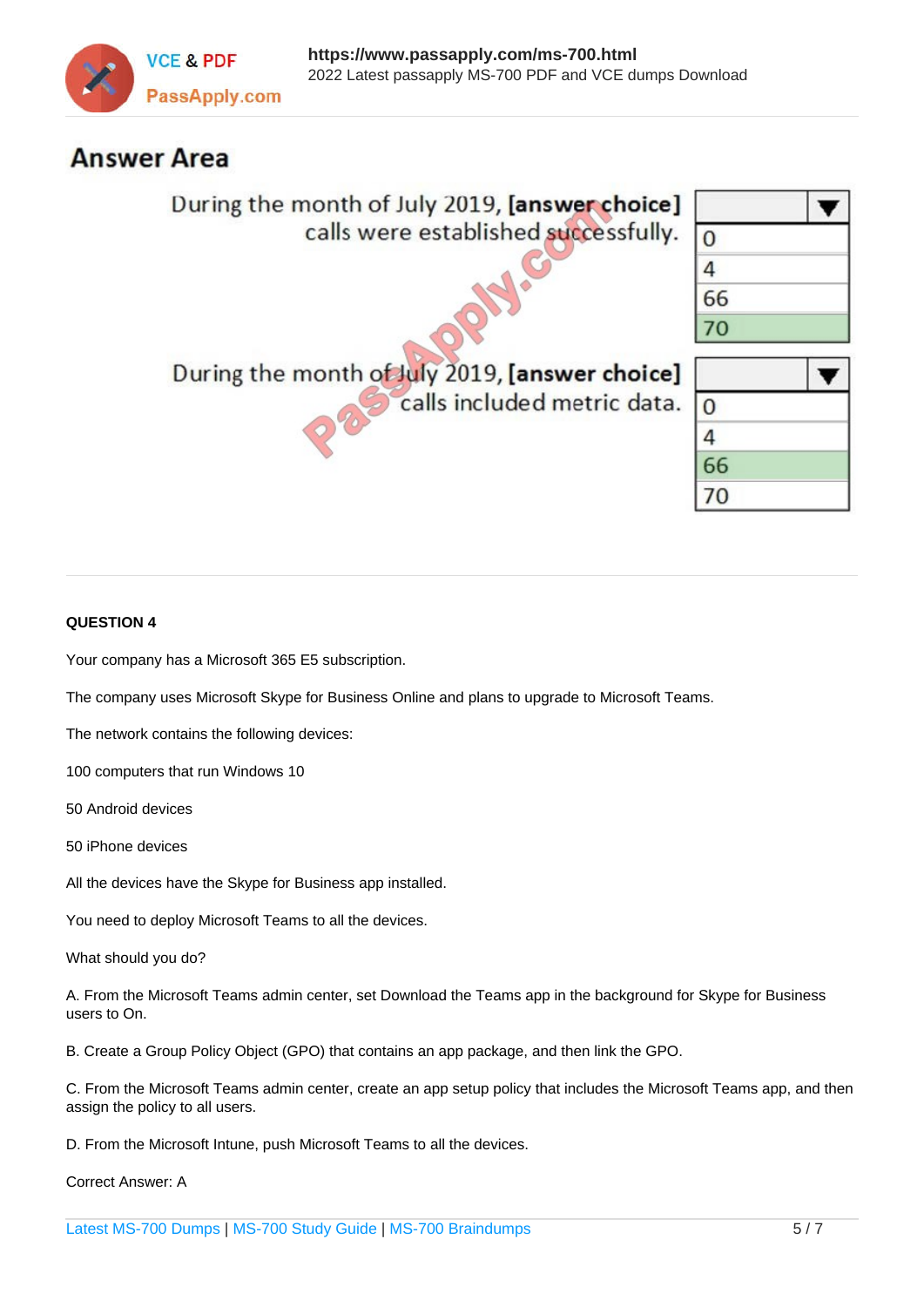

### **QUESTION 5**

You have an Active Directory user named User1. You need to ensure that User1 can view the following reports: Microsoft Teams user activity report Microsoft Teams device usage report The solution must limit the ability of User1 to make changes to Microsoft 365 services. Which role should you assign to User1? A. Teams Service Administrator B. Reports reader C. Teams Communications Support Specialist D. Message Center reader Correct Answer: B Reference: https://docs.microsoft.com/en-us/microsoftteams/teams-activity-reports

[Latest MS-700 Dumps](https://www.passapply.com/ms-700.html) [MS-700 Study Guide](https://www.passapply.com/ms-700.html) [MS-700 Braindumps](https://www.passapply.com/ms-700.html)